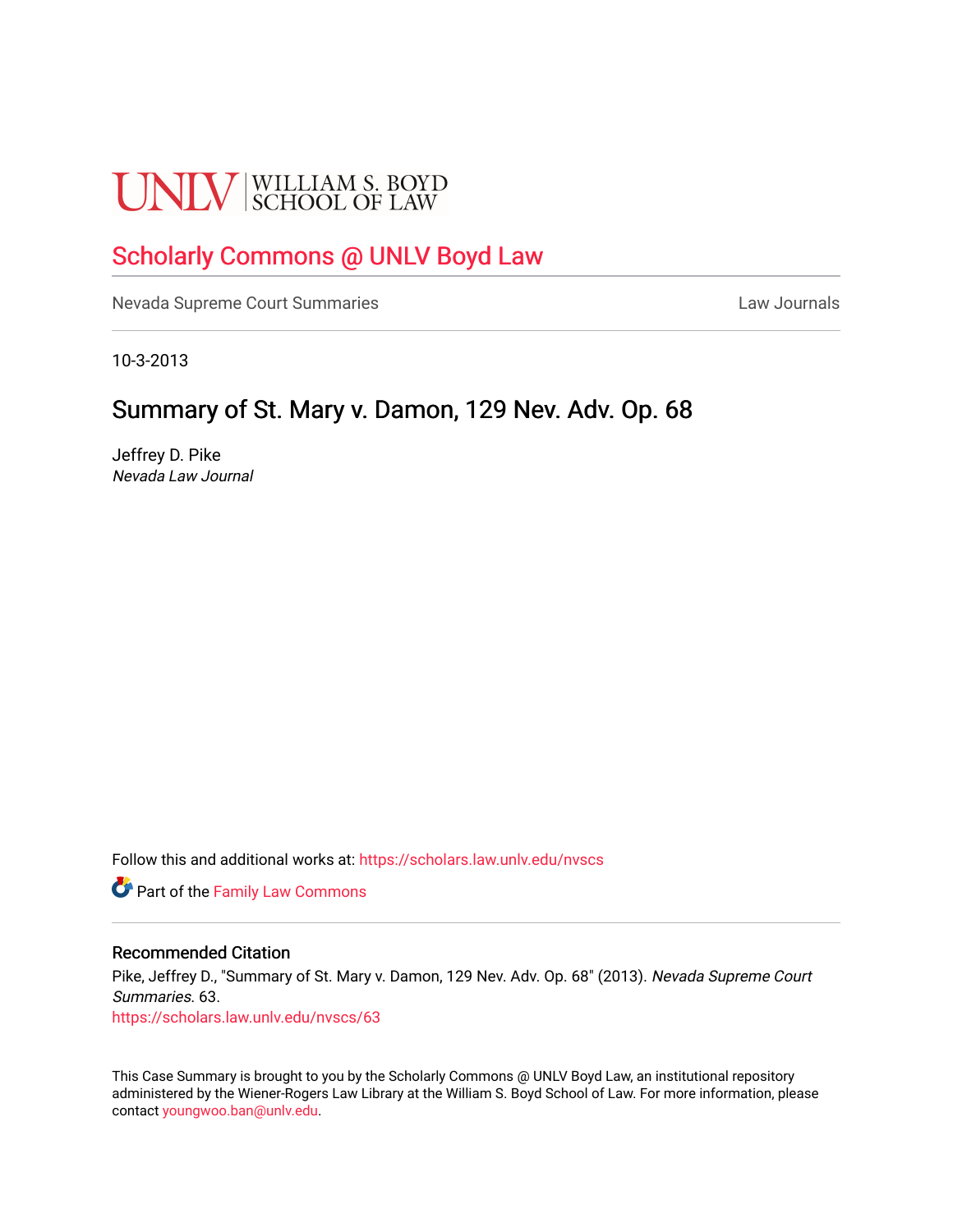*St. Mary v. Damon,* 129 Nev. Adv. Op. 68 (Oct. 3, 2013)<sup>1</sup>

#### FAMILY LAW: CHILD CUSTODY

#### **Summary**

The Court determined three issues: 1) whether the Nevada Parentage Act and its underlying policies allows for a child to have two legal mothers; 2) whether the parties' coparenting agreement was a surrogacy agreement; and 3) whether the same-sex parties' coparenting agreement is consistent with Nevada's public policies or void as unlawful or against public policy.

#### **Disposition**

Under the NPA and its policies a child conceived through artificial insemination may have two legal mothers where one mother's egg is fertilized and implanted in her female partner. An agreement is not a surrogacy agreement where it lacked any language that the birth mother was to be only a surrogate or would relinquish custody and other parental rights. An otherwise valid post-separation co-parenting agreement is not void on the basis of the parents being the same sex.

#### **Factual and Procedural History**

In, or about, 2006, two females, St. Mary and Damon, started a romantic relationship. They moved in together after one year and planned to have a child using Damon's egg with St. Mary carrying and birthing the child. In October 2007, Damon's egg was implanted in St. Mary. Around the same time, they drafted and signed a co-parenting agreement. The agreement provided that Damon and St. Mary would "jointly and equally share parental responsibility, with both of [them] providing support and guidance." The agreement further provided they would jointly share in the responsibilities and expenses and making major decisions. Such duties continued if the parties separated and each was to ensure the other maintained a close relationship with the child.

St. Mary gave birth to the child in June 2008. The birth certificate only listed St. Mary as the mother, although the child was given both parties' last names, hyphenated as St. Mary-Damon.

St. Mary cared for the child while Damon worked. After one year, the parties separated and St. Mary moved out. In 2009, after St. Mary signed an affidavit declaring Damon was the biological mother of the child, Damon filed an ex parte petition requesting the district court establish maternity and order the child's birth certificate be amended to add Damon as a mother. The district court issued an order in 2009 declaring that St. Mary gave birth to the child and that Damon was the biological and legal mother of the child." It directed the birth certificate be amended to add Damon as a mother.

St. Mary then filed a separate case to determine custody, visitation, and child support. The district court set an evidentiary hearing and advised St. Mary that as the child's surrogate she had the burden to establish visitation rights. Damon filed a motion to limit the scope of the

 

<sup>&</sup>lt;sup>1</sup> By Jeffrey D. Pike.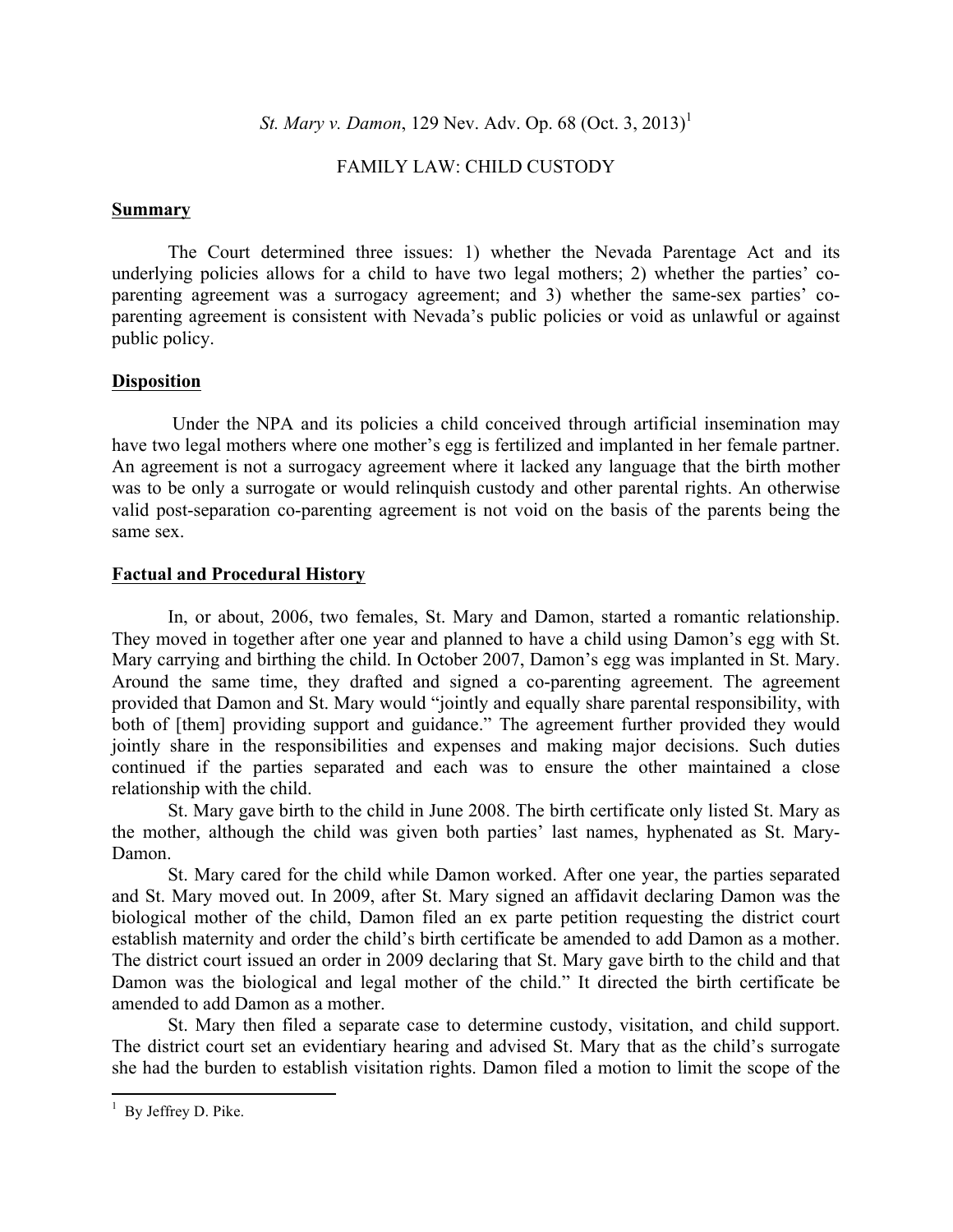hearing to third-party visitation, excluding parentage and custody issues. The district court granted Damon's motion, believing that the 2009 Order had already determined Damon's status as the sole legal and biological mother of the child.

At the hearing, the parties focused on visitation only. St. Mary argued the parties intended to create the child together, and that they used Damon's egg, which St. Mary carried, so both parties would be related to the child. St. Mary further testified that they created the coparenting agreement assuming it would be required by the fertility clinic, and although the clinic did not ask for it, the parties completed it after the procedure. Damon testified the parties did not intend the co-parenting agreement to be enforceable and they only created it for the clinic and insurance.

In March, 2011, the district court granted St. Mary third-party visitation but not custody. It further held that the co-parenting agreement was void and St. Mary could only be a surrogate because NRS 126.045, which was repealed in 2013, only permitted surrogacy agreements "for married couples, which only include one man and one woman."<sup>2</sup> St. Mary appealed.

#### **Discussion**

#### *St. Mary may be the child's legal mother*

Nevada courts apply the Nevada Parentage Act (NPA), modeled after the Uniform Parentage Act (UPA), to determine legal parentage of a child.<sup>3</sup> The Court's "ultimate goal" is to interpret the NPA to effectuate legislative intent. <sup>4</sup> Absent ambiguity, the Court focuses on the "plain and ordinary meaning" of the statute's language.<sup>5</sup>

As discussed in Willerton v. Bassham, State, Dep't of Human Res.,<sup>6</sup> the Legislature recognized the fundamental nature of the parent-child relationship by adopting the UPA "in response to constitutionally unequal treatment of children born out of wedlock and compelling social policies." Therefore, in Nevada a person determined to have a parent-child relationship receives all the "rights, privileges, duties, and obligations"<sup>7</sup> that accompany parenthood, regardless of the parents' marital status.<sup>8</sup>

However, surrogates cannot claim parental rights. Under the 2009 statute, a surrogate was "an adult woman who enters an agreement to bear a child conceived through assisted conception for the intended parents."<sup>9</sup> In 2013, the Legislature repealed NRS 126.045 and redefined a surrogate as a "gestational carrier:" a woman who agrees she is "not an intended parent," gives up her "legal and physical custody" of the child to the intended parents. and maybe "relinquish[es] all rights and duties as the parent."<sup>10</sup> Accordingly, St. Mary's claim rests on whether she is a legal mother or someone else, such as a surrogate under the applicable 2009 statute.

 

<sup>2</sup> NEV. REV. STAT. § 126.045 (2009) (repealed by 2013 Nev. Stat. 813).

Russo v. Gardner, 114 Nev. 283, 288, 956 P.2d 98, 101 (1998). <sup>4</sup>

<sup>&</sup>lt;sup>4</sup> Salas v. Allstate Rent-a-Car, Inc., 116 Nev 1165, 1168, 14 P.3d 511, 513 (2000).<br><sup>5</sup> Cromer v. Wilson, 126 Nev., 225 P.3d 788, 790 (2010).

 $\rightarrow$  225 P.3d 788, 790 (2010).

 $6$  111 Nev. 10, 19-20, 889 P.2d 823, 828-29 (1995).

NEV. REV. STAT. § 126.021(3) (2013).

 $\frac{8}{9}$  Nev. Rev. Stat. § 126.031(1) (2013).<br>9 Nev. Rev. Stat. § 126.045 (2009).

<sup>&</sup>lt;sup>10</sup> 2013 Nev. Stat., ch. 213, §§ 10, 23, 27 at 807-08, 810-11.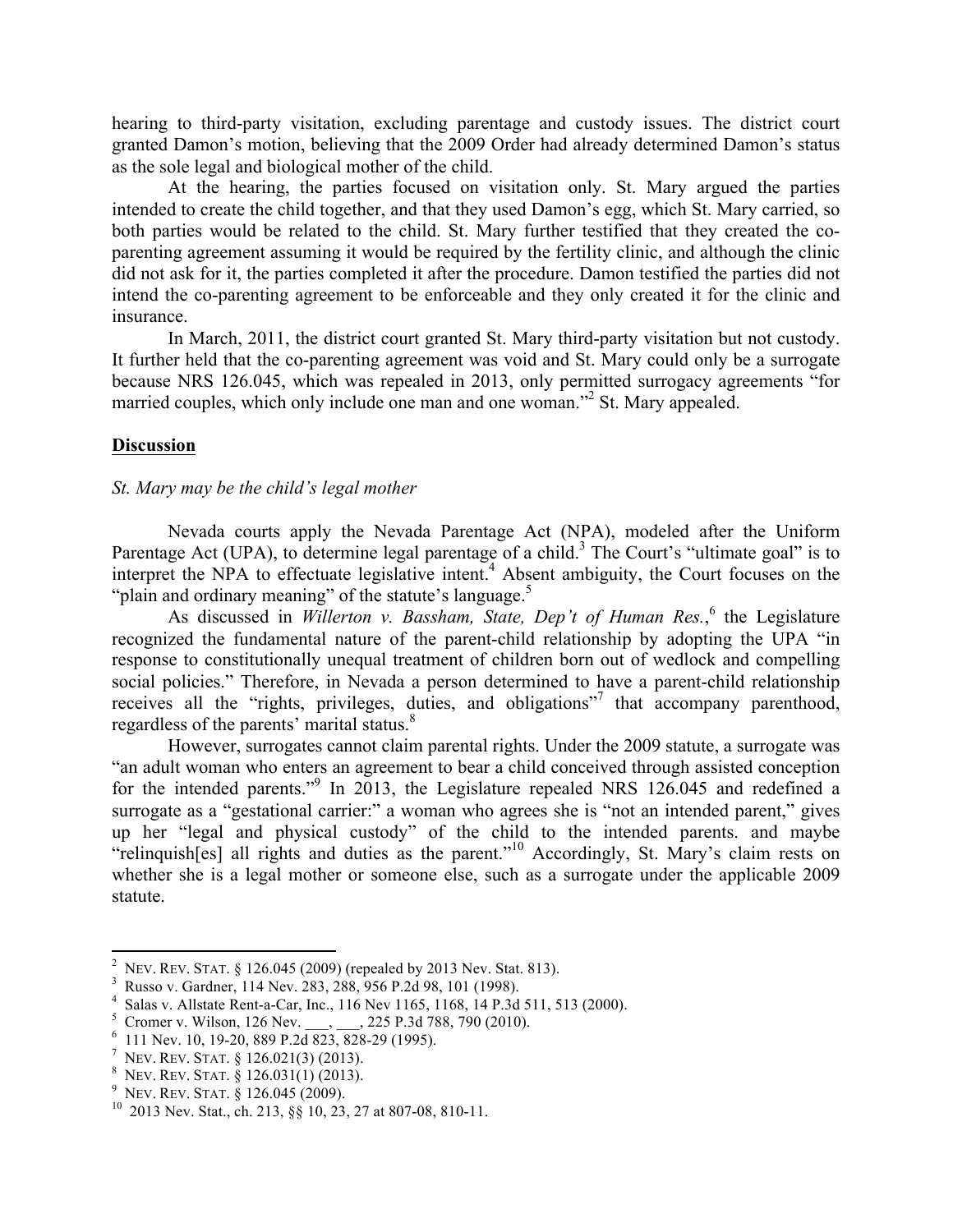#### *The multiple ways to prove maternity*

The NPA provides several ways to determine maternity. First, a woman can establish she is a legal mother by proving she gave birth to the child.<sup>11</sup> Additionally, statutes to determine paternity may be applied to determine maternity were practicable.<sup>12</sup> Paternity, and where practicable maternity, may be determined by factors such as genetics,<sup>13</sup> marriage and cohabitation,<sup>14</sup> receiving the child into the home and holding oneself out as a parent,<sup>15</sup> and voluntary acknowledgment.<sup>16</sup>

Here, each party gave evidence that could establish a conclusive presumption of maternity. St. Mary testified she birthed the child. Damon demonstrated a genetic relationship by showing her egg was used to produce the child.

#### *The law does not preclude a child from having two legal mothers*

Contrary to the District Court's implied presumption that a child conceived through artificial insemination may not have two legal mothers, the Court held that "the NPA and its policies do not preclude a child from having two legal mothers." In Nevada "the best interest of the child is the paramount concern in determining custody and care of children." The Legislature established the public policy that children of same-sex domestic partners have the same rights to two actively involved parents as the children of heterosexual parents. <sup>17</sup> The Legislature has not explicitly lessened these rights for children of unregistered domestic partners.

In California,<sup>18</sup> New Mexico,<sup>19</sup> and Vermont,<sup>20</sup> courts have held a child may have two legal mothers, and these states also adopted the UPC in substantially similar statutory schemes to Nevada's and their holdings advance the underlying policies of the NPA. These policies include preventing children from becoming wards of the state, providing for the child's best interest with two legal parents, including two legal mothers, and preserving and strengthening family life. Thus there are no legal or policy-based barriers that would preclude a child from having two legal mothers.

Here, the District Court erred when determined that St. Mary was not a legal mother. In acknowledging Damon's relationship, the 2009 Order did not remove St. Mary's parent-child relationship. Further, in determining that St. Mary was only a surrogate, the District Court determined parentage and thereby exceeded its own limitation on the scope of the hearing. Accordingly, the Court remanded for an evidentiary hearing to determine parentage under the NPA.

<sup>&</sup>lt;u> 1989 - Jan Samuel Barbara, margaret e</u> <sup>11</sup> Nev. Rev. Stat. § 126.041 (2009).

<sup>&</sup>lt;sup>12</sup> Nev. Rev. Stat. § 126.031 (2013).<br><sup>13</sup> Nev. Rev. Stat. § 126.051(2) (2013).<br><sup>14</sup> Nev. Rev. Stat. § 126.051(1)(a)-(c) (2013).<br><sup>15</sup> Nev. Rev. Stat. § 126.051(1)(d) (2013).<br><sup>15</sup> Nev. Rev. Stat. § 126.053 (2013).<br><sup>16</sup> Ne

<sup>&</sup>lt;sup>20</sup> Miller-Jenkins v. Miller-Jenkins, 912 A.2d 951, 970 (Vt. 2006).